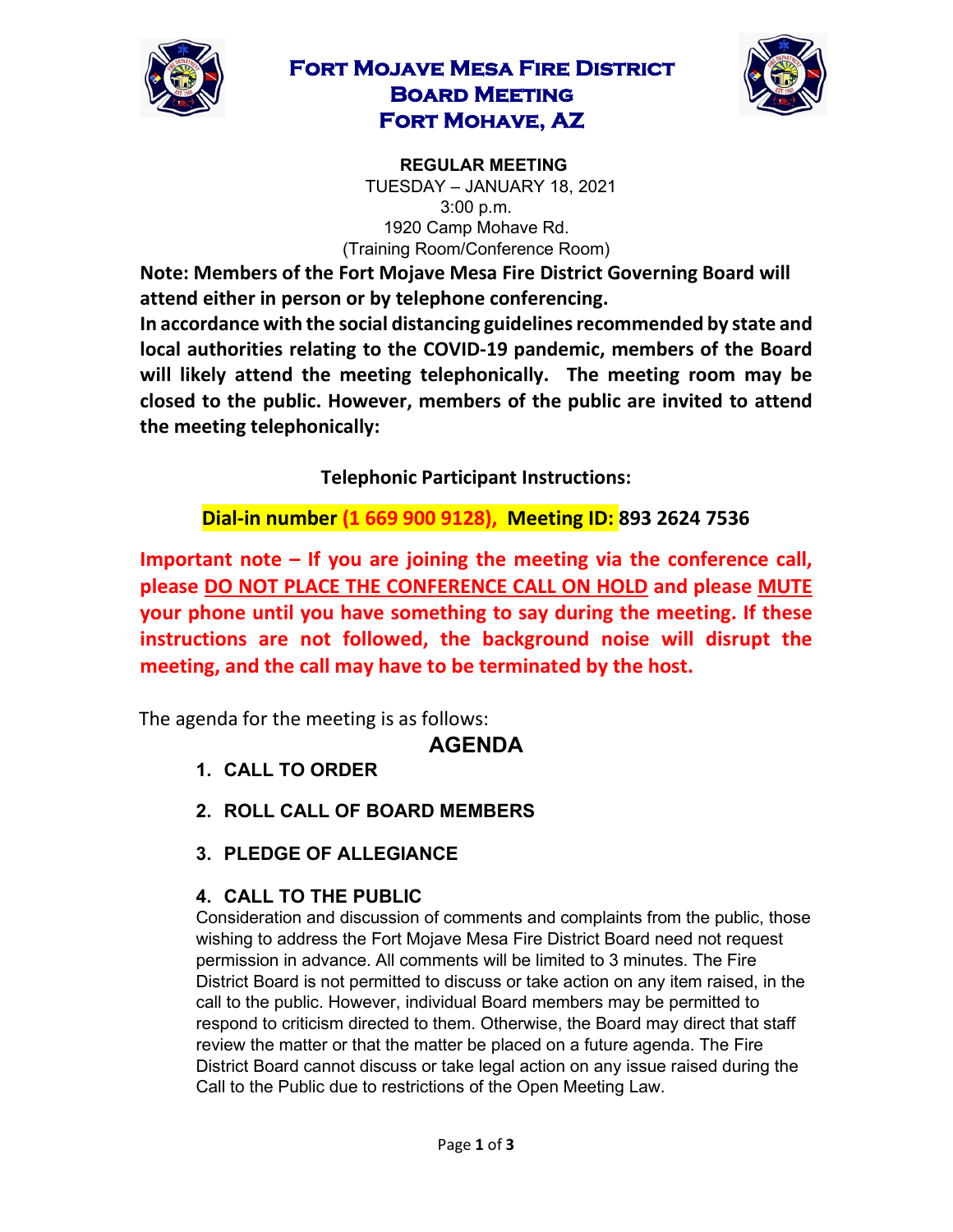

# **Fort Mojave Mesa Fire District Board Meeting Fort Mohave, AZ**



- **5. DISCUSSION AND POSSIBLE ACTION:**
	- **A. DISC BEN HUR OF FESTER & CHAPMAN, OF FINANCIAL STATEMENTS AND AUDIT REPORT.**
	- **B. BOARD ACCEPTS FINANCIAL STATEMENTS AND AUDIT REPORT AS PRESENTED.**
- **6. DISUSSION AND POSSIBLE ACTION APPROVAL OF MINUTES A. REGULAR SESSION – DECEMBER 14, 2021.**
- **7. DISCUSSION AND POSSIBLE ACTION RE: REVIEW AND APPROVAL OF DECEMBER 2021 FINANCIAL REPORT:**
- **8. DISCUSSION AND POSSIBLE ACTION RE: AMBULANCE ACCOUNTS BEING REQUESTED TO WRITE - OFF FOR THE AMOUNT OF \$ 1,893.44.**
- **9. DISCUSSION AND POSSIBLE ACTION RE: AMBULANCE ACCOUNTS NEEDING TO BE SENT TO COLLECTIONS IN THE AMOUNT OF \$21,959.39.**
- **10. AGENDA MODIFICATIONS. (The Board may wish to change the order of items on the agenda)**
- **11. DISCUSSION ARIZONA STATE TREASURER'S OFFICE – SMART & SAFE AZ FUND FOR \$48,251.55.**
- **12. DISCUSSION AND POSSIBLE ACTION RE: P.S.P.R.S. PENSION FUNDING POLICIES PER ARIZONA REVISED STATUTE § 38- 863.01(A)(1).**
- **13. DISCUSSION AND POSSIBLE ACTION RE: TO CONSIDER AND, IF DEEMED ADVISABLE, TO ADOPT RESOLUTION NO. 22-01 RELATING TO THE SALE AND EXECUTION AND DELIVERY OF CERTIFICATES OF PARTICIPATION IN A LEASEBACK AGREEMENT TO PROVIDE FINANCING FOR ALL OR A PORTION OF THE DISTRICT'S UNFUNDED LIABILITIES WITH RESPECT TO THE ARIZONA PUBLIC SAFETY PERSONNEL RETIREMENT SYSTEM, INCLUDING DELEGATION TO THE FIRE CHIEF OF THE DISTRICT TO DETERMINE CERTAIN MATTERS RELATED THERETO APPROVING FORMS OF DOCUMENTS NECESSARY TO CLOSE THE TRANSACTION, INCLUDING THE GROUND AND EQUIPMENT LEASE, THE LEASE-PURCHASE AGREEMENT, THE TRUST AGREEMENT, THE PURCHASE AGREEMENT AND THE**